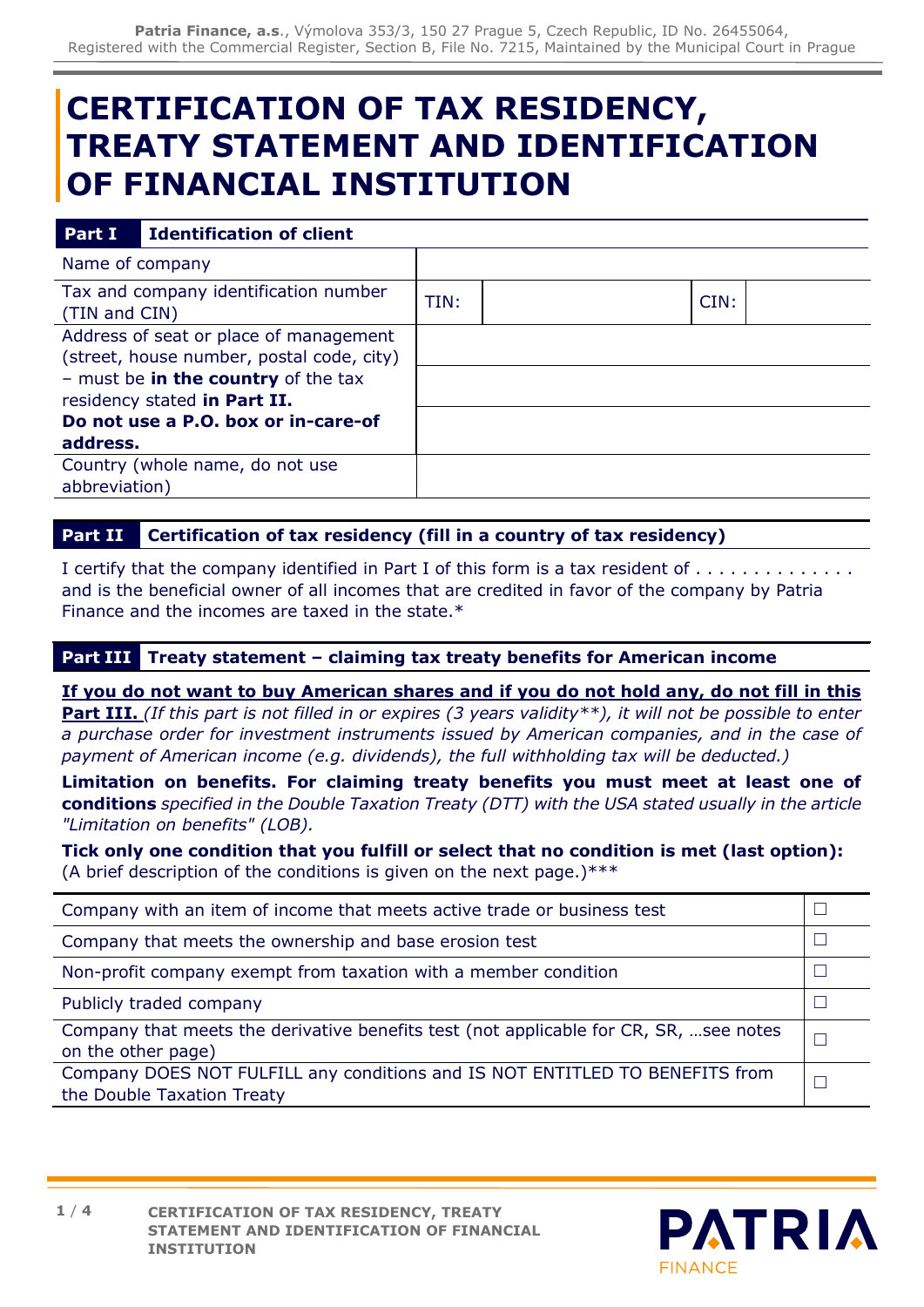**If the client meets one condition from the list above, fill in here the name of the company**  identified in the Part I if you want to use the tax benefits provisions resulting from the tax treaty (e.g. lower withholding tax levy on dividends from American securities).

. . . . . . . . . . . . . . . . . . . . . . . . . . . . . . . . . . . meets all provisions of the tax treaty between the United States and country stated in the Part II of this form, that are necessary to claim a reduced rate of withholding, including any limitation on benefits provisions, and derives the income, within the meaning of section 894\*\*\*\* of the United States Internal Revenue Code, and the regulations there under, as the beneficial owner.

| <b>Part IV</b> Identification of financial institution       |                      |  |
|--------------------------------------------------------------|----------------------|--|
| Is the company identified in part I a financial institution? | $\Box$ Yes $\Box$ No |  |
| If Yes, fill in also a form W-8BEN-E.                        |                      |  |

The term "**financial institution**" means a fiduciary institution (holds financial assets on behalf of others), depository institution, investment entity (performs trading, portfolio management, otherwise invests for or on behalf of a client) or specified insurance company. \*\*\*\*\*

Under penalties of perjury, I declare that I have examined the information on this form and to the best of my knowledge and belief it is true, correct, and complete. I further certify under penalties of perjury that:

- The entity identified in Part I of this form is not a U.S. person,
- The income to which this form relates is: (a) not effectively connected with the conduct of a trade or business in the United States, (b) effectively connected but is not subject to tax under an income tax treaty, or (c) the partner's share of a partnership's effectively connected income.
- For broker transactions or barter exchanges, the beneficial owner is an exempt foreign person which means that the company is not US person and is neither engaged, nor plan to be engaged in a U.S. trade or business that has effectively connected gains from transactions with a broker or barter exchange.

Furthermore, I authorize this form to be provided to any withholding agent that has control, receipt, or custody of the income of which the company in Part I is the beneficial owner or any withholding agent that can disburse or make payments of the income of which the company in Part I is the beneficial owner. I agree that I will submit a new form within 30 days if any certification on this form becomes incorrect.

#### **Sign here**

Signature of the Client (individual authorized to sign for the Client) Date

### **Print Name of the signer/signers:**

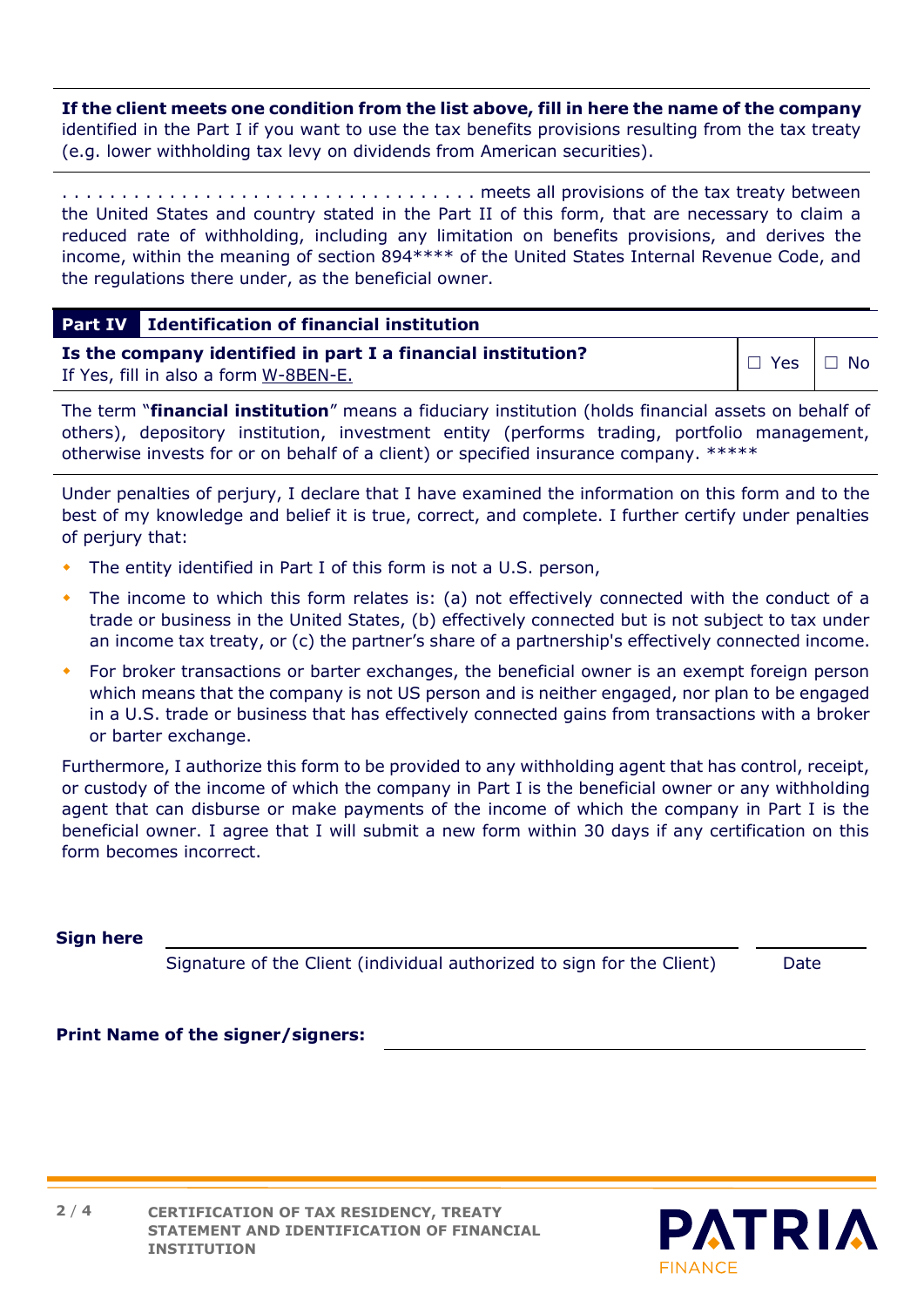# **NOTES AND INFORMATION**

**\*** If the Client identified in Part I is not the beneficial owner of the assets on the brokerage account, please contact our customer service at [patria@patria.cz](mailto:patria@patria.cz) or on the phone (+420) 221 424 240.

**\*\*** The declaration in Part III of claiming the tax treaty benefits is valid 3 years following the year in which the declaration is signed. If the statement is not renewed in time, after its expiration it will not be possible to enter a purchase order on an investment instrument issued by the American company, and in the case of payment of American income (e.g. dividends), the full withholding tax will be deducted.

**\*\*\*** In order to benefit from a more favorable rate of withholding tax imposed on e.g. dividends, the company must meet at least one condition specified in the article usually called LIMITATION ON BENEFITS (LOB) in the relevant DTT concluded by the state of residence of the Client and the USA. In general, these terms match in different DTT, but they can differ, for example, in %, or there may not be listed all conditions in the particular DTT, and therefore only some of the conditions can be met.

The list of all DTT concluded by the USA with individual countries is available in English on the [irs.gov](https://www.irs.gov/businesses/international-businesses/united-states-income-tax-treaties-a-to-z) website, or possibly Ministry of Finance of each state has own list of DTT in the appropriate language.

The following list is for informational purposes only and the Client must check by himself or on the basis of information from his tax advisor whether a given condition is in the relevant DTT and whether the condition is met in relation to the Client.

**Company with an item of income that meets active trade or business test - in accordance** with the provisions contained in the Agreement between the Czech Republic and the United States of America commonly known as the Foreign Account Tax Compliance Act (FATCA) or in annex 1 to the Act No. 164/2013 Coll. is considered to be an **ACTIVE company** for which **less than 50% of gross income for the previous calendar year is a passive type of income and less than 50% of the company's assets held in the previous calendar year is the type of asset generating a passive income.** (Passive income includes dividends; interest; rent and royalties, if they do not arise from the conduct of active business; rent; income from interest or currency swaps and forwards; income from trading with currencies; proceeds from the sale of assets which generate passive income.) In the case of newly established companies, these ratios are estimated according to the company's business plans and, if the estimation differs based on the real figures, a new statement will be prepared.

**Company that meets the ownership and base erosion test** - this condition is not included in the DTT between USA and Switzerland.

For example, the DTT concluded between the Czech Republic and the USA contains in Article 17 the Limitation on Benefits a statement that the condition is fulfilled **if more than 50% of the actual share in the company is owned, directly or indirectly, by persons entitled to the benefits under this DTT**, i.e. by the following tax residents in the Czech Republic: an individual, local authority, publicly traded company, non-profit-exempt companies **and not more than 50% of the gross income of such person is used directly or indirectly, to meet liabilities (including liabilities for interest or royalties) to persons who are not entitled to benefits under this DTT**, i.e. non-residents of the Czech Republic and possibly a Czech companies not fulfilling the conditions of this DTT.

**CERTIFICATION OF TAX RESIDENCY, TREATY STATEMENT AND IDENTIFICATION OF FINANCIAL INSTITUTION 3** / **4**